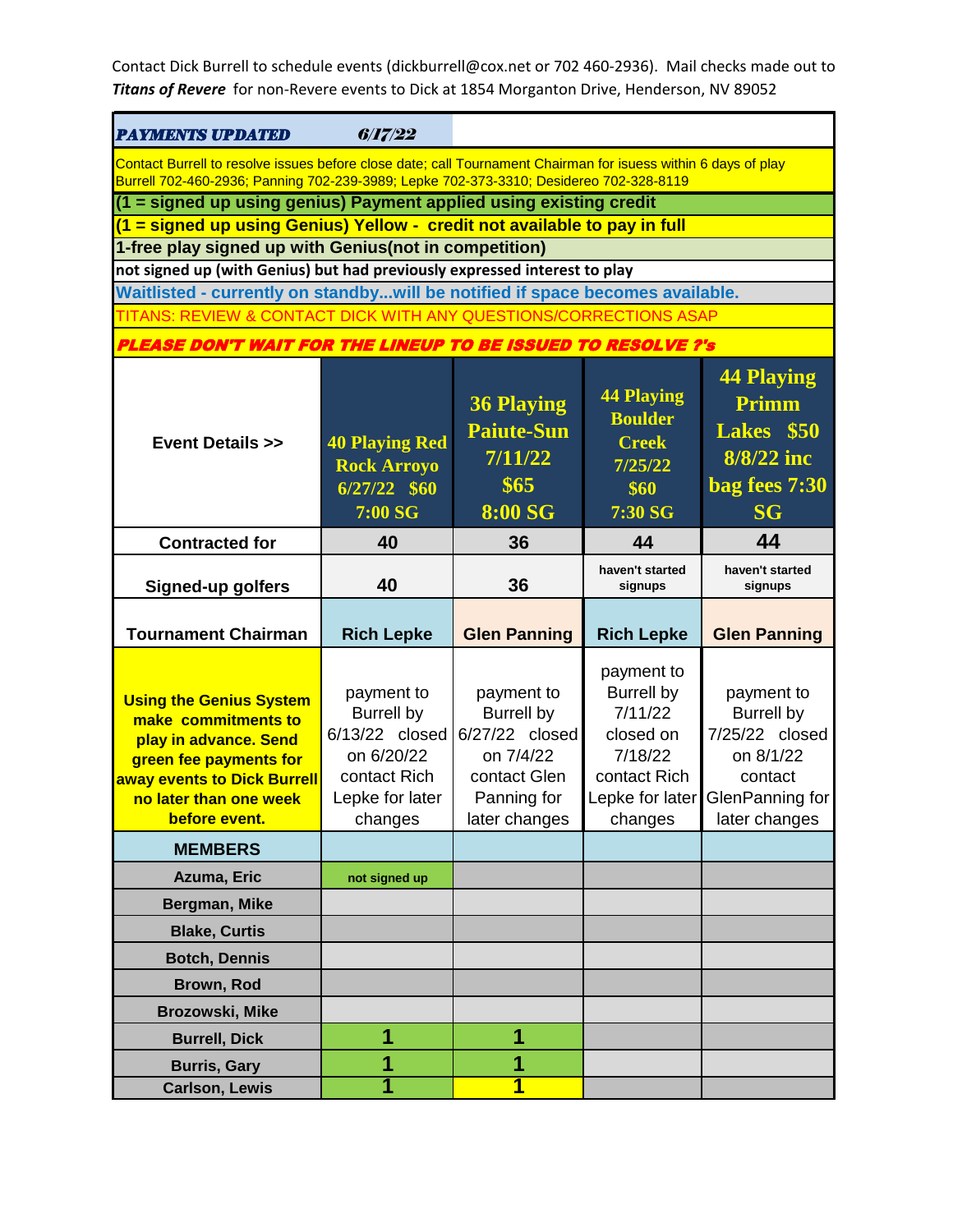| Cheah, Lan            |                   |                         |  |
|-----------------------|-------------------|-------------------------|--|
| Check, Alan           |                   |                         |  |
| <b>Clark, Rick</b>    | 1                 | 1                       |  |
| <b>Cloutier, Rick</b> |                   |                         |  |
| Cox, Tom              | 1                 |                         |  |
| <b>Cronin, Pete</b>   |                   |                         |  |
| <b>Cummins, Mike</b>  | 1                 | 1                       |  |
| Daum, Jeff            |                   |                         |  |
| Davis, Dave           |                   | 1                       |  |
| Day, Larry            | 1                 | 1                       |  |
| Desiderio, Joe        | 1                 |                         |  |
| Douglas, Peter        |                   |                         |  |
| Duffy, Tom            | not signed up     | 1                       |  |
| Eastman, Les          | <b>Waitlisted</b> |                         |  |
| <b>Edwards, Bill</b>  | 1                 | 1                       |  |
| <b>Fite, Frank</b>    |                   |                         |  |
| Fox, Pete             | 1                 |                         |  |
| Garcia, Marshall      |                   |                         |  |
| <b>Girard, Emile</b>  | 1                 | <b>Waitlisted</b>       |  |
| Grabinski, Jon        | 1                 | 1                       |  |
| Greenwald, James      |                   |                         |  |
| Hadrick, Jeff         | 1                 | 1                       |  |
| Hales, John           |                   |                         |  |
| Hess, George          |                   |                         |  |
| Hunter, David         |                   |                         |  |
| Kaade, Rob            |                   |                         |  |
| Kehl, Rod             | 1                 |                         |  |
| Kelley, John          |                   |                         |  |
| Kinley, Don           | 1                 |                         |  |
| Kizer, John           | 1                 | <b>Waitlisted</b>       |  |
| Kosh, Mike            |                   |                         |  |
| Kuch, Anthony         |                   | <b>Waitlisted</b>       |  |
| Lackaye, Larry        | 1                 | $\overline{\mathbf{1}}$ |  |
| <b>Lalley, Martin</b> | not signed up     |                         |  |
| Lavey, Jerry          | not signed up     | 1                       |  |
| Lepke, Rich           | 1                 | 1                       |  |
| Linnemeyer, Bill      |                   |                         |  |
| Lopez, Tim            |                   |                         |  |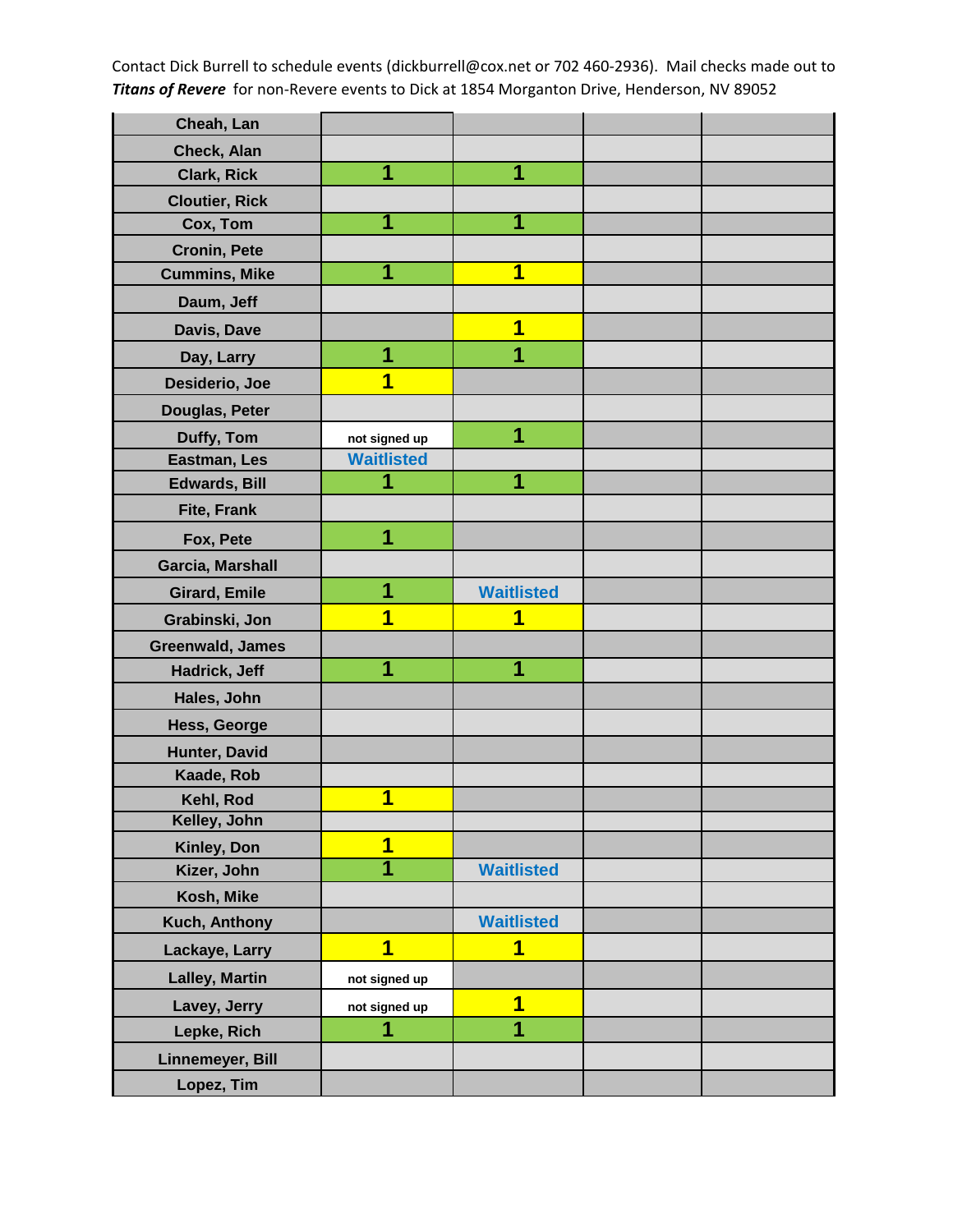| Lukas, Doug                 | 1                 | 1                       |  |
|-----------------------------|-------------------|-------------------------|--|
| <b>Maday, Doug</b>          |                   | 1                       |  |
| <b>Manning, Don</b>         | 1                 | not signed up           |  |
| Marano, Sal                 |                   |                         |  |
| Marcussen, Marc             |                   |                         |  |
| Martens, Dan                |                   |                         |  |
| <b>Martin, Terry</b>        |                   |                         |  |
| McIver, Ray                 |                   |                         |  |
| <b>Mehling, Bob</b>         |                   |                         |  |
| Morken, Ed                  |                   |                         |  |
| Nanos, Steve                |                   |                         |  |
| Norman, Les                 |                   |                         |  |
| O'Hara, Charlie             |                   |                         |  |
| Panning, Glen               | 1                 | 1                       |  |
| Pennell, Eric               | 1                 | 1                       |  |
| <b>Reis, Patrick</b>        | 1                 | 1                       |  |
| Royer, Frank                | 1                 | 1                       |  |
| Sako, Ira                   |                   |                         |  |
| Salas, Dan                  |                   | 1                       |  |
| Schavitz, Ed                | 1                 | 1                       |  |
| <b>Schwichtenberg, Greg</b> |                   |                         |  |
| <b>Shephard, Patrick</b>    |                   |                         |  |
| <b>Skelly, Tom</b>          |                   |                         |  |
| Smith, Kevin                | 1                 | 1                       |  |
| Smolenski, Steve            | 1                 | 1                       |  |
| Sortino, Joe                | <b>Waitlisted</b> |                         |  |
| Sotka, Randy                | и                 | A                       |  |
| Stanforth, Jim              | not signed up     |                         |  |
| Stanforth, John             | not signed up     |                         |  |
| <b>Stinger, Bill</b>        | 1                 | $\overline{\mathbf{1}}$ |  |
| Strasner, John              |                   |                         |  |
| <b>Taylor, Mark</b>         | 1                 |                         |  |
| Thomas, Bill                |                   | 1                       |  |
| <b>Tokifugi, Ernie</b>      | 1                 | 1                       |  |
| <b>Towill, Murray</b>       |                   | <b>Waitlisted</b>       |  |
| Traum, Robert               |                   |                         |  |
| <b>Troiano, Tom</b>         | 1                 | 1                       |  |
| Truman, Robert (Andy)       | 1                 | $\overline{1}$          |  |